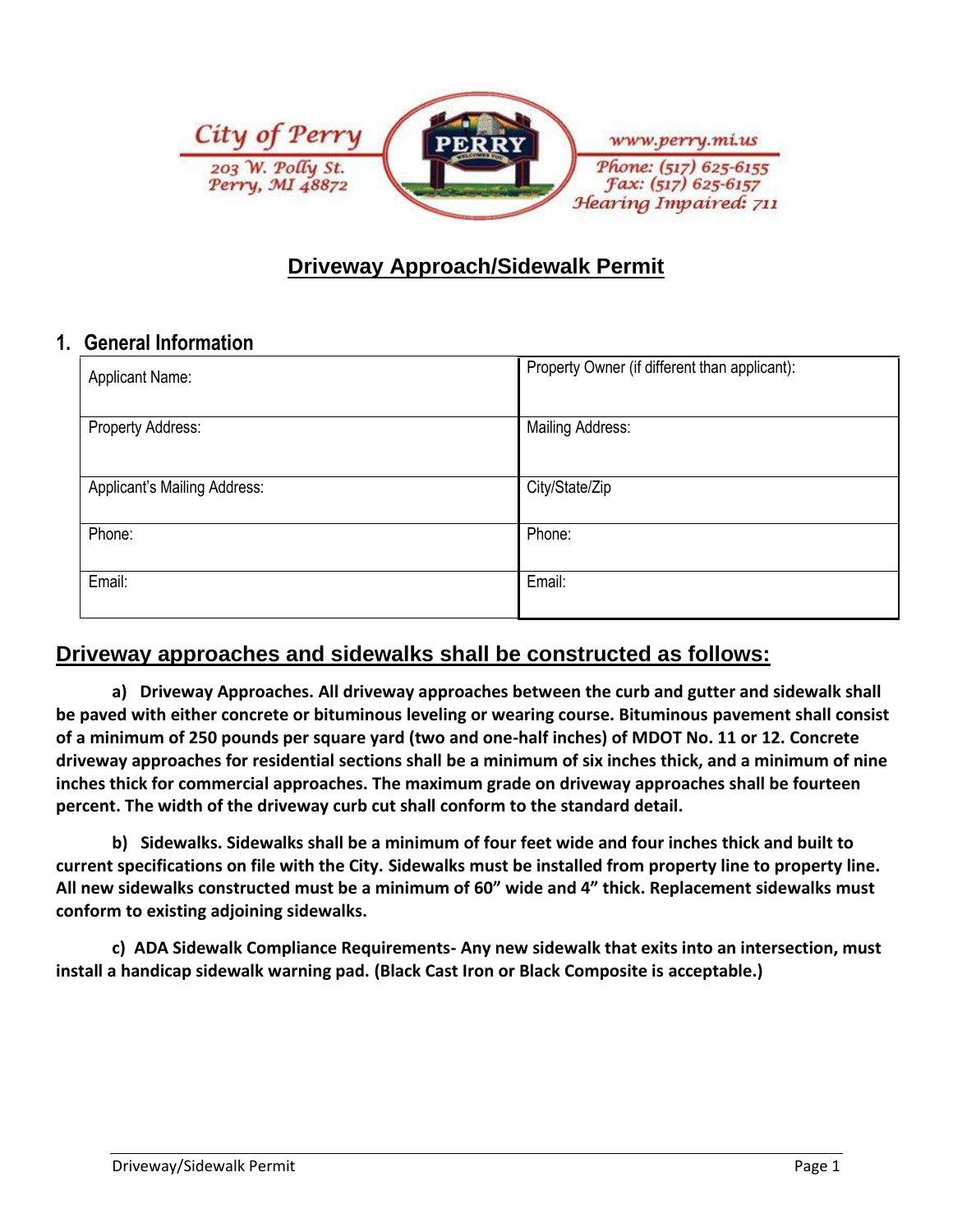#### **2. Soil Erosion Controls**

- **a) Silt fence at curb lines, also lot lines, as needed.**
- **b) Silt bags must be installed in adjacent and/or downstream catch basins.**
- **c) Mud and silt, if tracked into streets, MUST be cleaned each day.**

#### **3. Project Information**

**The above-named applicant hereby makes application for a permit to construct a driveway approach or sidewalk with the highway right-of-way at the address and location described below: (Give distance from the nearest intersection)**

**Size, type and length of culvert, if any**

**You may attach a map, draw a sketch here or on the back this sheet.**